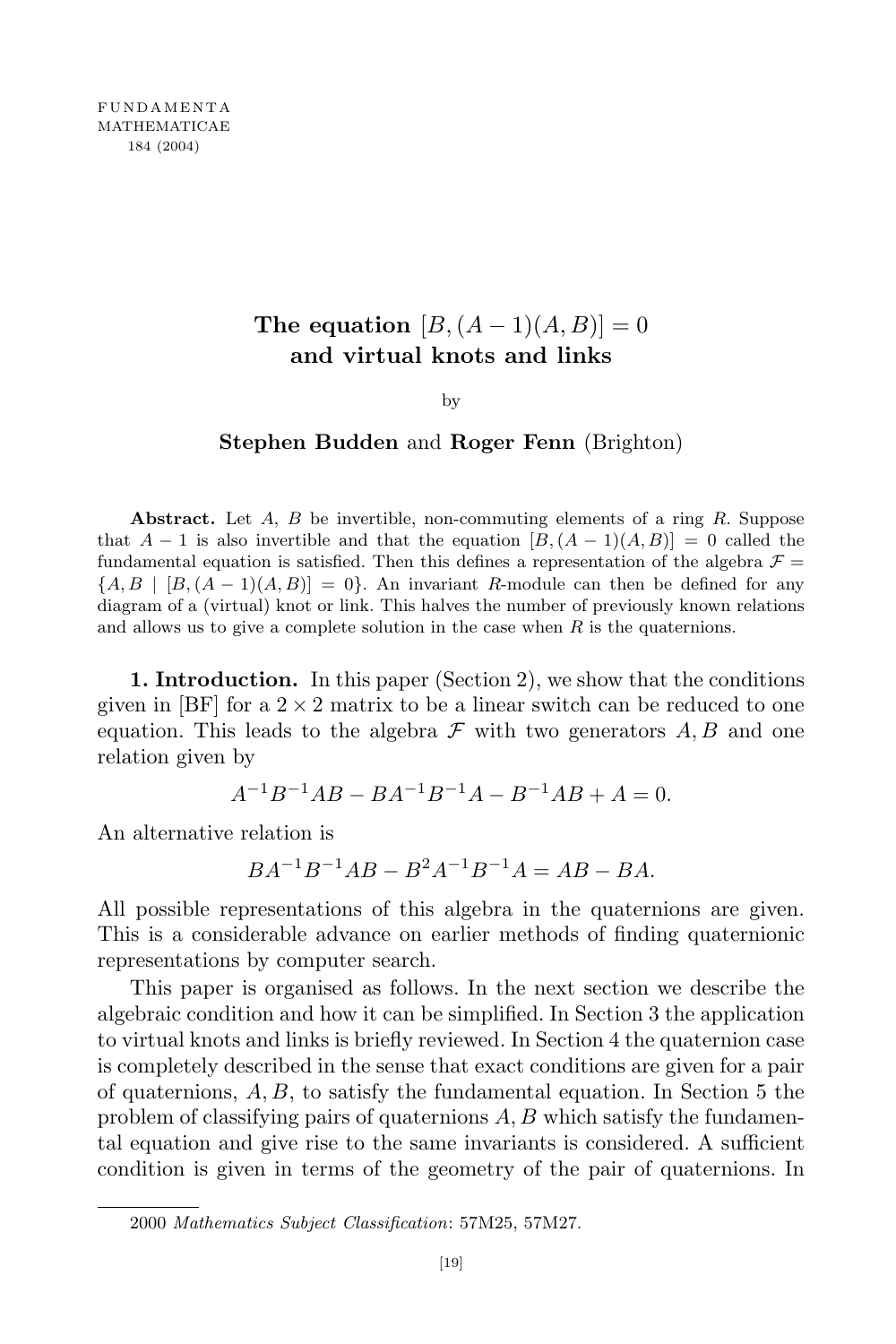Section 5 a nod is given to future work on virtual strings, also known as flat virtuals, with an indication as to why the Weyl algebra is needed.

In a further paper by the second named author this work is extended to generalized quaternions, in particular  $2 \times 2$  matrices [F2].

We would like to thank Hugh Morton and Daan Krammer for helpful conversations.

**2. The algebraic construction.** We consider a non-commutative, associative ring *R*. The two commutators,  $[X, Y]$  and  $(X, Y)$ , are defined for suitable  $X, Y$  in  $R$  by

$$
[X,Y] = XY - YX, \quad (X,Y) = X^{-1}Y^{-1}XY.
$$

Let *A, B* be invertible, non-commuting elements of a ring *R*. Suppose that *A* − 1 is also invertible. Assume that the equation

$$
[B, (A-1)(A, B)] = 0,
$$

called the *fundamental equation*, is satisfied. This can be rewritten as

$$
\Theta = A^{-1}B^{-1}AB - BA^{-1}B^{-1}A - B^{-1}AB + A = 0.
$$

The universal object satisfying these conditions is the algebra *F*. Define *C, D* by

$$
C = A^{-1}B^{-1}A - A^{-1}B^{-1}A^{2} = A^{-1}B^{-1}A(1 - A), \quad D = 1 - A^{-1}B^{-1}AB.
$$

Lemma 2.1. *With the above conditions and notations the following equations are satisfied*:

1. 
$$
A = A^2 + BAC
$$
,  
\n2.  $[B, A] = BAD$ ,  
\n3.  $[C, D] = CDA$ ,  
\n4.  $D = D^2 + CDB$ ,  
\n5.  $[A, C] = DAC$ ,  
\n6.  $[D, B] = ADB$ ,  
\n7.  $[C, B] = ADA - DAD$ .

*Moreover*  $C$ ,  $D-1$  *are invertible.* 

*Proof.* Equations 1 and 2 are just rewritings of the defining equations, and 5 is an easy consequence. The left hand side minus the right hand side of equation 4 is *A−*1*B−*1*AΘB*. The same difference for equation 6 is *ΘB* and for equation 7 is  $\Theta(A-1)$ . The fundamental equation can be written as

$$
1 - BA^{-1}B^{-1}A = 1 - A^{-1}B^{-1}AB + B^{-1}AB - A = (1 - A)(1 - A^{-1}B^{-1}AB).
$$

Since  $A$ ,  $B$ ,  $A - 1$  are invertible this can be written as

$$
A^{-1}B^{-1}A(1 - BA^{-1}B^{-1}A)(1 - A)
$$
  
=  $A^{-1}B^{-1}A(1 - A)(1 - A^{-1}B^{-1}AB)(1 - A)$ .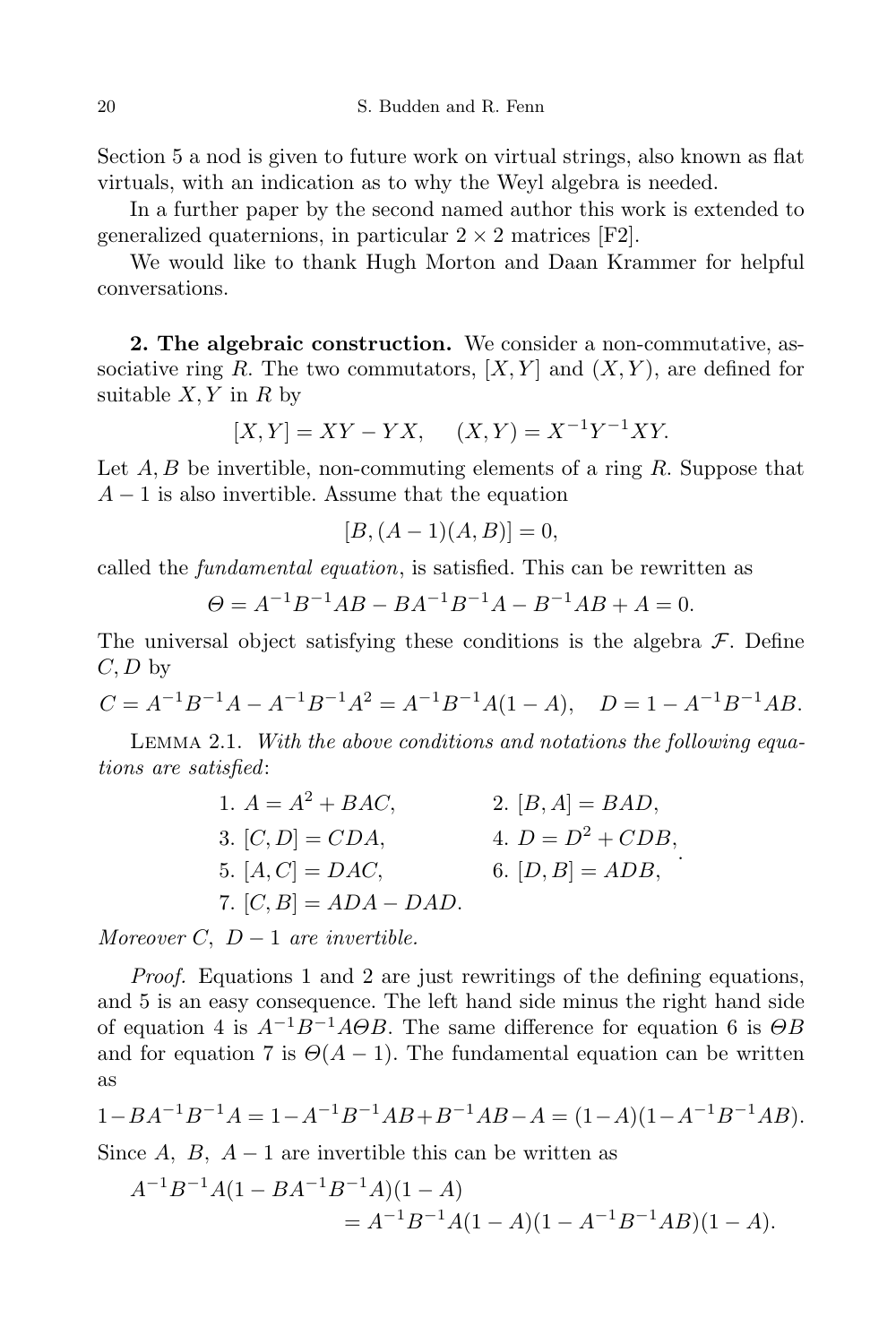Equation 3 can be written as

$$
DC = CD(1 - A),
$$

which is the above. Clearly  $C, D - 1$  are invertible. ■

Define the  $2 \times 2$  matrix *S* by

$$
S = \begin{pmatrix} A & B \\ C & D \end{pmatrix}
$$

and the 3*×*3 matrices

$$
S \times id = \begin{pmatrix} A & B & 0 \\ C & D & 0 \\ 0 & 0 & 1 \end{pmatrix}, \quad id \times S = \begin{pmatrix} 1 & 0 & 0 \\ 0 & A & B \\ 0 & C & D \end{pmatrix}.
$$

Lemma 2.2. *The matrix S is invertible and*

$$
(S \times \mathrm{id})(\mathrm{id} \times S)(S \times \mathrm{id}) = (\mathrm{id} \times S)(S \times \mathrm{id})(\mathrm{id} \times S).
$$

*Proof.* In order for the matrix *S* to be invertible it is sufficient that  $\Delta = C^{-1}D - A^{-1}B$  is a unit (see [BF]). A calculation shows that  $(1 - A)\Delta$ is *<sup>A</sup>−*1*B*(*A−*1) which is <sup>a</sup> unit. The above equation (called the *Yang–Baxter equation* in [BF]) follows from the seven equations of Lemma 1.1.  $\blacksquare$ 

These conditions on *S* mean that *S* is a *linear switch* or just *switch* for short, in the sense of [BF].

**3. Applications to virtual knots and links.** In this section we consider virtual links. For more details see [K, FJK]. A diagram of a classical knot or link can be described by the Gauss code. However not all Gauss codes can be realised as *classical* diagrams of knots or links. Their realization may be dependent on the introduction of *virtual crossings*. These are crossing which are neither above or below in space but just indicate that the journey of the arc intersects the journey of another arc. Virtual links are represented by diagrams with ordinary crossings as for classical knots and links together with these virtual crossings. In addition to their application as a geometric realization of the combinatorics of a Gauss code, virtual links have physical, topological and homological applications. In particular, virtual links may be taken to represent a particle in space and time which dissappears and reappears. A virtual link may be represented, up to stabilisation, by a link diagram on a surface. Finally, an element of the second homology of a rack space can be represented by a labelled virtual link (see [FJK]). Since the rack spaces form classifying spaces for classical links, the study of virtual links may give information about classical knots and links.

A *diagram* for a virtual link is a 4-regular plane graph with extra structure at its nodes representing the three types of crossings in the link. A classical crossing of either sign is represented in the diagram in the usual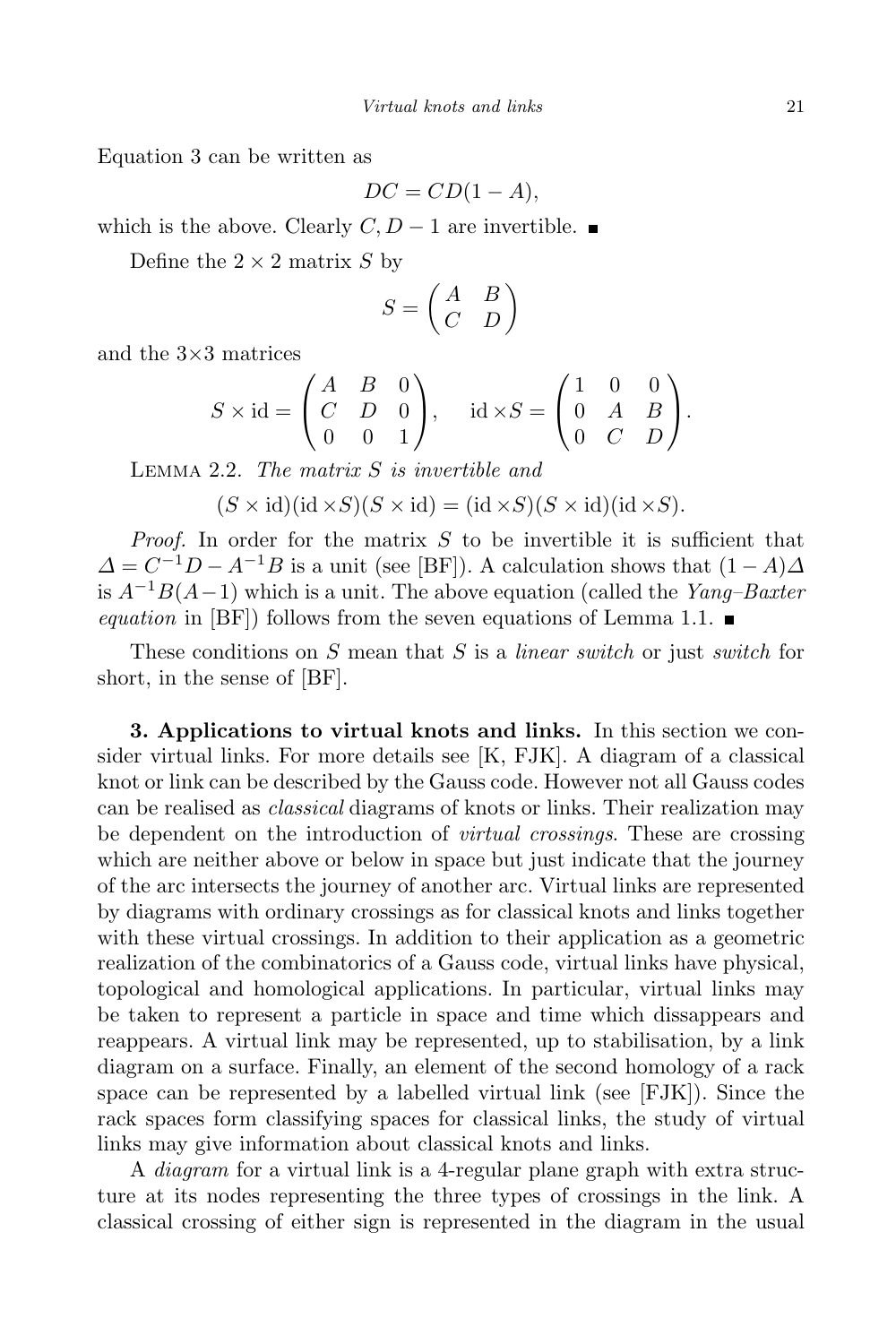way. A virtual crossing is represented by two crossing arcs with a small circle placed around the crossing point. The graph also lies implicitly on a two-dimensional sphere *S* 2 . *Semi-arcs* go from one classical crossing of the graph to another ignoring virtual crossings. This is distinct from a classical link diagram where the *arcs* go from one undercrossing to another.

Two such diagrams are *equivalent* if there is a sequence of moves of the types indicated in the figures below taking one diagram to the other. They are the generalised Reidemeister moves and are local in character.

We show the classical Reidemeister moves as part (A) of Figure 1. These classical moves are part of virtual equivalence where no changes are made to the virtual crossings. Taken by themselves, the virtual crossings behave as diagrammatic permutations. Specifically, we have the flat Reidemeister moves (B) for virtual crossings as shown in Figure 1. In Figure 1 we also illustrate



Fig. 1. Generalized Reidemeister moves for virtual knots

a basic move (C) that interrelates real and virtual crossings. In this move an arc going through a consecutive sequence of two virtual crossings can be moved across a single real crossing. In fact, it is a consequence of moves (B) and (C) for virtual crossings that an arc going through any consecutive sequence of virtual crossings can be moved anywhere in the diagram keeping the endpoints fixed and writing the places where the moved arc now crosses the diagram as new virtual crossings. This is shown schematically in Figure 2. We call the move in Figure 2 the *detour* , and note that the detour move is equivalent to having all the moves of type  $(B)$  and  $(C)$  of Figure 1. This extended move set (Reidemeister moves plus the detour move or the equivalent moves (B) and (C)) constitutes the move set for virtual knots and links.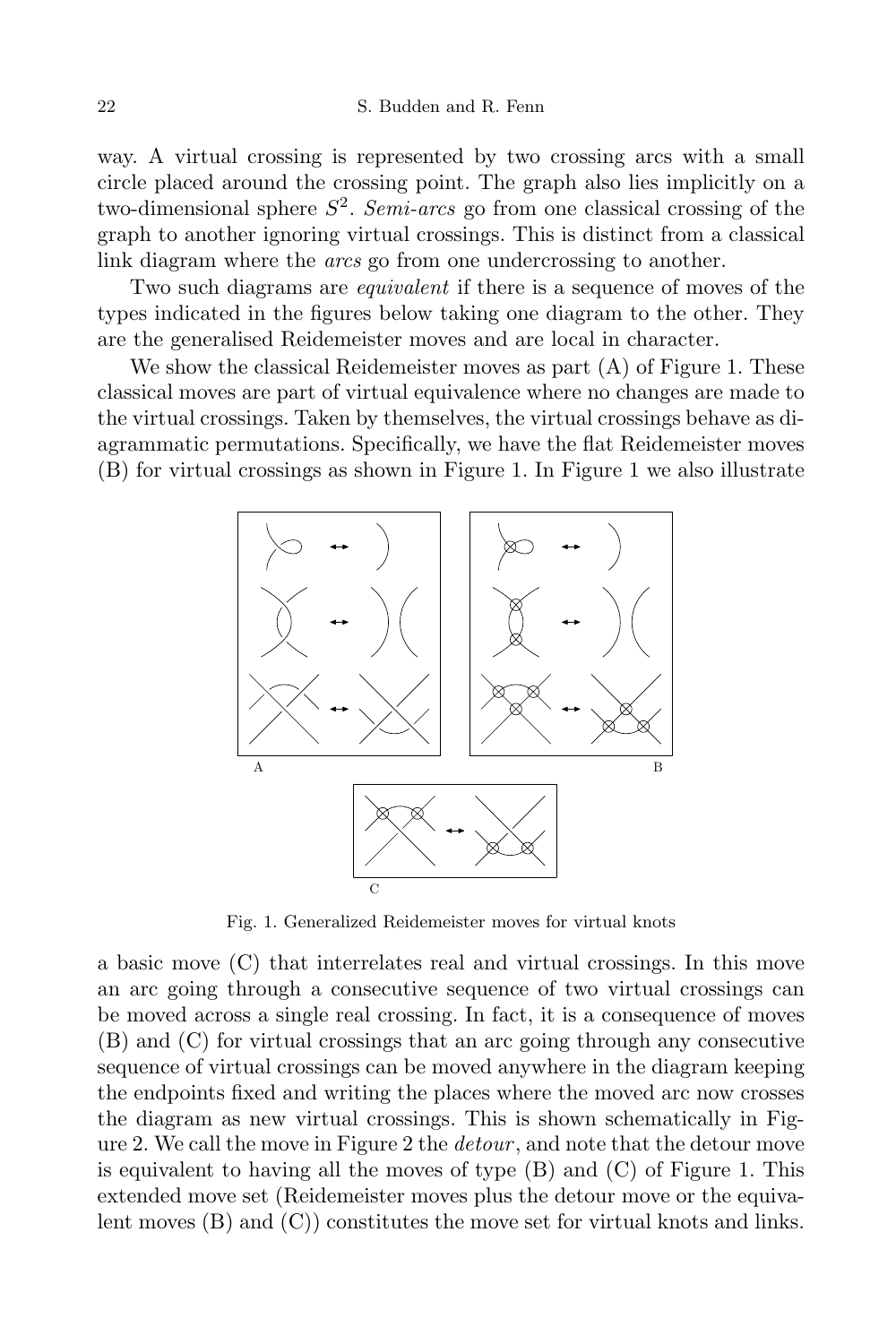

Fig. 2. The detour move

Given a switch *S* with entries in *R*, we define a *labelling* or colouring,  $\mathcal{L}$ , of the semi-arcs of a virtual link diagram, *D*, by elements of *R* in such a way that after a Reidemeister move converting  $D$  into  $D'$  there is a uniquely defined labelling  $\mathcal{L}'$  of  $D'$  which is unchanged outside of the disturbance caused by the Reidemeister move. It follows that if  $D_1$  and  $D_2$  are diagrams representing the same virtual link and  $D_1 \rightarrow \cdots \rightarrow D_2$  is a sequence of Reidemeister moves transforming  $D_1$  into  $D_2$ , then any labelling  $\mathcal{L}_1$  of  $D_1$ is transferred via the sequence of Reidemeister moves to a labelling  $\mathcal{L}_2$  of  $D_2$ . In particular the set of labellings of  $D_1$  is in bijective correspondence with the set of labellings of  $D_2$ , albeit not by a uniquely defined bijection.

Let the edges of a positive real crossing in a diagram be arranged diagonally and called geographically NW, SW, NE and SE. Assume that initially the crossing is oriented and the edges oriented towards the crossing from left to right, i.e. west to east. The *input* edges, oriented towards the crossing, are in the west and the edges oriented away from the crossing, the *output* edges, are in the east. Let  $R$  be a labelling set and let  $a$  and  $b$  be labellings from *R* of the input edges with *a* labelling SW and *b* labelling NW. For a positive crossing, *a* will be the label of the undercrossing input and *b* the label of the overcrossing input. Suppose now that  $S(a, b)^T = (c, d)^T$ . Then we label the undercrossing output NE by *d* and we label the overcrossing output SE by *c*.

For a negative crossing the direction of labelling is reversed. So *a* labels SE, *b* labels NE, *c* labels SW and *d* labels NW.

Finally, for a virtual crossing the labellings carry across the strings.

Figure 3 shows the labelling for the three kind of crossings.



Fig. 3. Using the switch *S* to label the semi-arcs  $c = Aa + Bb$   $d = Ca + Db$ 

We shall see that a labelling defines a presentation of an *R*-module. Assume that the diagram contains no floating unknotted and unlinked components and has *n* classical crossings. Label the semi-arcs  $x_1, \ldots, x_{2n}$  in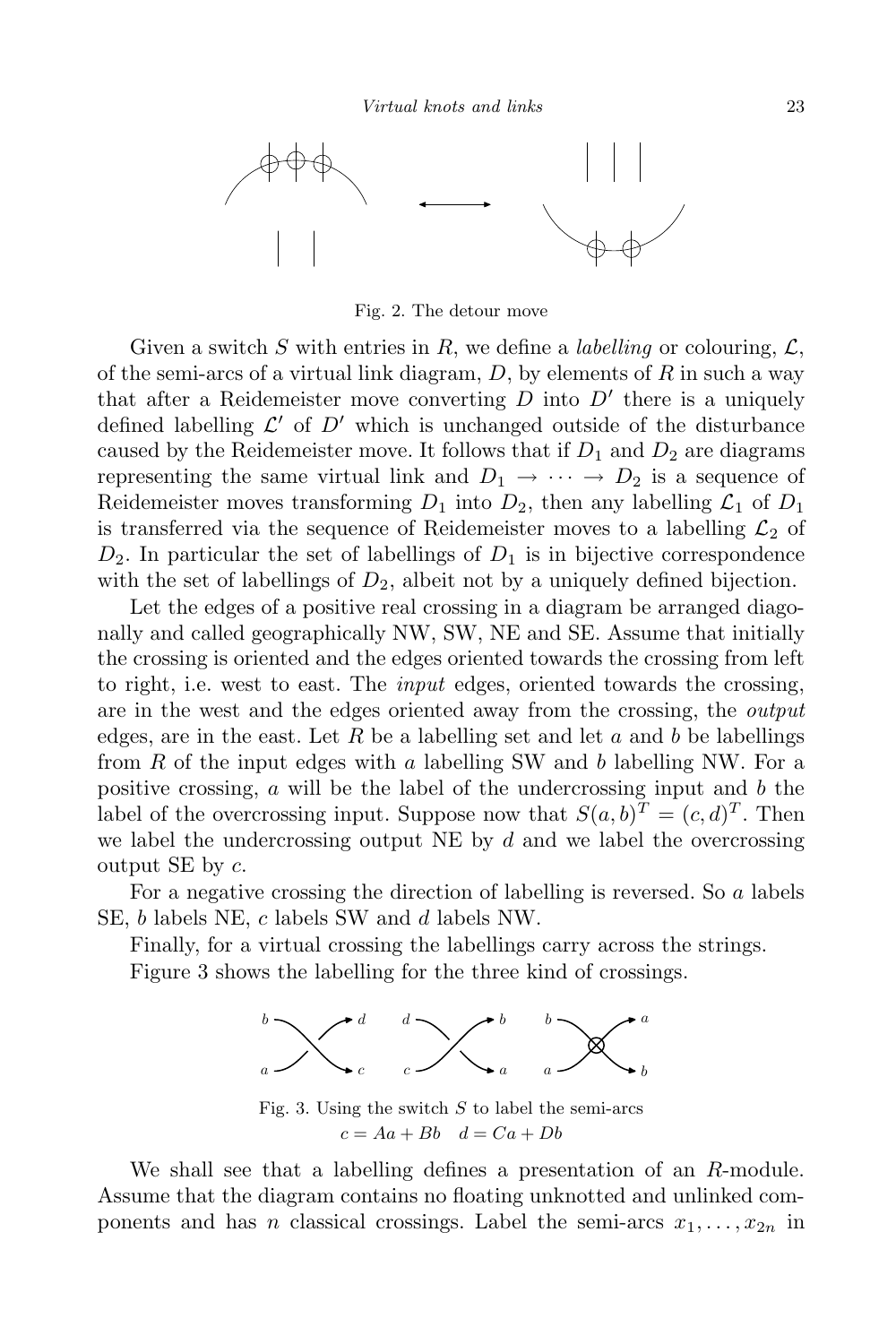some order. There will be 2*n* relations of the form  $x_k = Ax_i + Bx_j$  or  $x_k = Cx_i + Dx_j$ . This defines a presentation of an *R*-module. The determinant of the presentation matrix when available gives a useful invariant. For full details see [BF].

For example let

$$
S = \begin{pmatrix} 1+i & -tj \\ t^{-1}j & 1+i \end{pmatrix},
$$

where  $i, j$  have their usual meanings as quaternions and  $t$  is a central variable. Consider the presentation matrix *A* defined by the virtual trefoil illustrated below.



There are 4 generators for this diagram which can be reduced to two by the usual methods. Then the presentation matrix becomes

$$
A = \begin{pmatrix} -t^2 + 2i & -1 + t(-j+k) + t^{-1}(j+k) \\ -1 + t(-j-k) + t^{-1}(j-k) & -t^{-1} + 2i \end{pmatrix}
$$

and the Study determinant (see [As]) is  $1 + 2t^2 + t^4$  up to multiplication by a unit.

This determinant could be zero for some knots, in which case we can take the gcd of the codimension 1 determinants. This happens for the Kishino knot illustrated below.



Then the gcd is  $1 + (5/2)t^2 + t^4$ .

**4. The quaternion case.** In this section we look for quaternionic solutions to the fundamental equation. We use the following notation and convention for a quaternion: if  $A = \alpha + xi + yj + zk$  then  $\mathbf{a} = xi + yj + zk$ so that

$$
A = \alpha + \mathbf{a}.
$$

Quaternion multiplication is

$$
AB = \alpha\beta - \mathbf{a} \cdot \mathbf{b} + \beta\mathbf{a} + \alpha\mathbf{b} + \mathbf{a} \times \mathbf{b},
$$

where  $\mathbf{a} \cdot \mathbf{b}$  and  $\mathbf{a} \times \mathbf{b}$  have their usual meanings as scalar and vector product for vectors in  $\mathbb{R}^3$ . Length and quaternionic conjugation are notated by

$$
|A|^2 = \alpha^2 + |\mathbf{a}|^2 \quad \text{and} \quad \overline{A} = \alpha - \mathbf{a}.
$$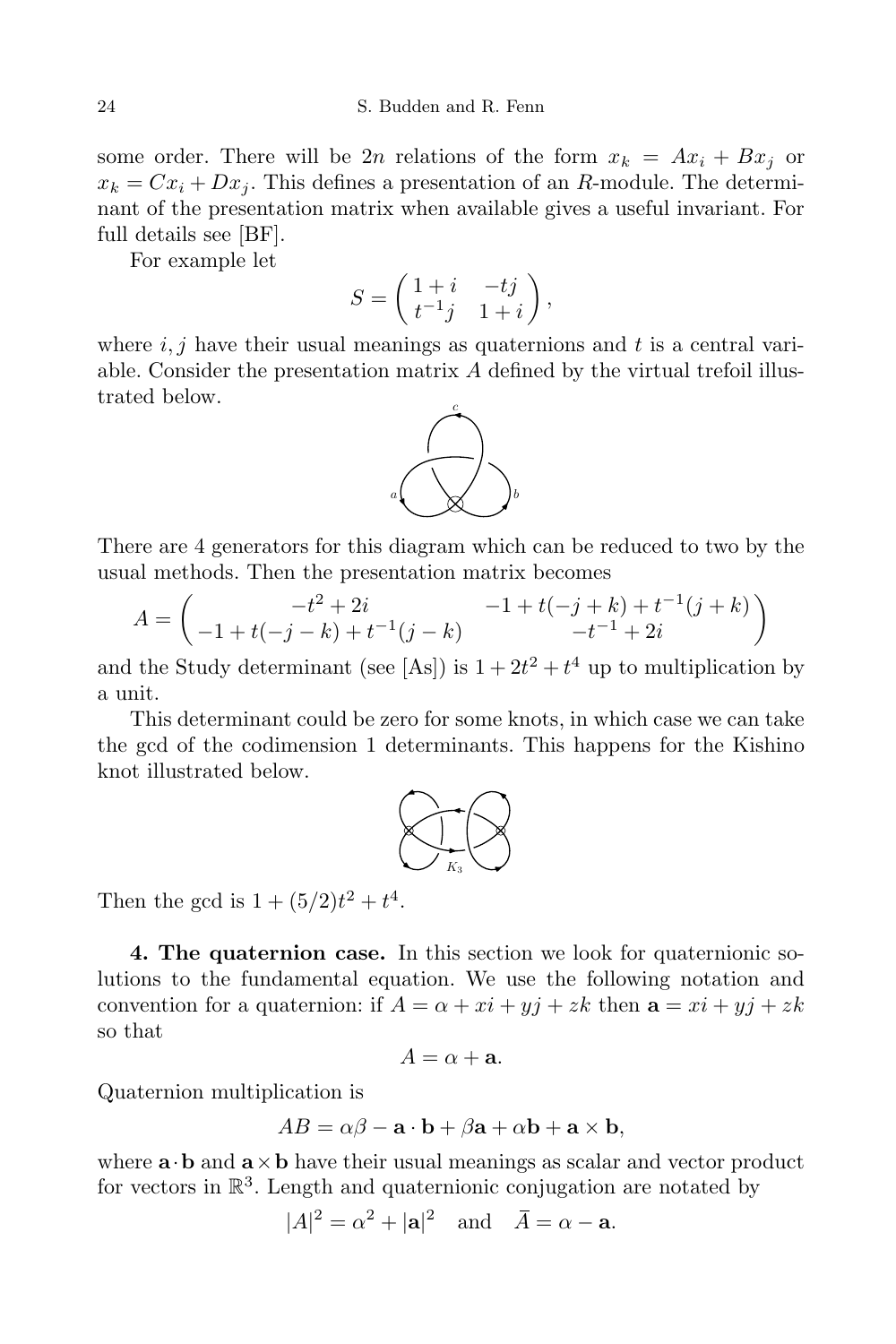The inverse is  $A^{-1} = |A|^{-2} \overline{A}$ . So, conjugation by multiplication is  $B^{-1}AB =$ *|B| <sup>−</sup>*2*BAB*, where

$$
\overline{B}AB = \alpha(\beta^2 + |\mathbf{b}|^2) + (\beta^2 - |\mathbf{b}|^2)\mathbf{a} + 2(\mathbf{a} \cdot \mathbf{b})\mathbf{b} + 2\beta(\mathbf{a} \times \mathbf{b}).
$$

The two commutators are

$$
[A, B] = AB - BA = 2a \times b,
$$
  
(A, B) = A<sup>-1</sup>B<sup>-1</sup>AB = |A|<sup>-2</sup>|B|<sup>-2</sup>ABAB,

where

$$
\overline{A}\overline{B}AB = \alpha^2\beta^2 + \beta^2|\mathbf{a}|^2 + \alpha^2|\mathbf{b}|^2 - |\mathbf{a}|^2|\mathbf{b}|^2 + 2(\mathbf{a}\cdot\mathbf{b})^2
$$
  
-2( $\beta$ ( $\mathbf{a}\cdot\mathbf{b}$ ) +  $\alpha$ | $\mathbf{b}$ |<sup>2</sup>) $\mathbf{a}$  + 2( $\alpha$ ( $\mathbf{a}\cdot\mathbf{b}$ ) +  $\beta$ | $\mathbf{a}$ |<sup>2</sup>) $\mathbf{b}$  + 2( $\alpha\beta$  -  $\mathbf{a}\cdot\mathbf{b}$ ) $\mathbf{a}$  ×  $\mathbf{b}$ .

From equation 2 of Lemma 2.1 we have

$$
1 - A = BDB^{-1}D^{-1}.
$$

So *A* lies on the 3-sphere  $|A - 1| = 1$ . The invertibility and non-commutativity condition excludes the poles 0 and 2.

The fundamental equation is

$$
A^{-1}B^{-1}AB - BA^{-1}B^{-1}A = B^{-1}AB - A.
$$

In terms of quaternions this is

$$
\overline{A}\overline{B}AB - B\overline{A}\overline{B}A = |A|^2\overline{B}AB - |A|^2|B|^2A.
$$

By the formulæ above the left hand side is

$$
-4\alpha |\mathbf{b}|^2 \mathbf{a} + 4\alpha (\mathbf{a} \cdot \mathbf{b}) \mathbf{b} - 4(\mathbf{a} \cdot \mathbf{b}) \mathbf{a} \times \mathbf{b},
$$

whereas the right hand side is

$$
-2(\alpha^2+|\mathbf{a}|^2)|\mathbf{b}|^2\mathbf{a}+2(\alpha^2+|\mathbf{a}|^2)(\mathbf{a}\cdot\mathbf{b})\mathbf{b}+2\beta(\alpha^2+|\mathbf{a}|^2)\mathbf{a}\times\mathbf{b}.
$$

Equating coefficients of **a**, **b**,  $\mathbf{a} \times \mathbf{b}$  gives the three equations

$$
2\alpha = \alpha^2 + |\mathbf{a}|^2,
$$
  
\n
$$
2\alpha(\mathbf{a} \cdot \mathbf{b}) = (\alpha^2 + |\mathbf{a}|^2)(\mathbf{a} \cdot \mathbf{b}),
$$
  
\n
$$
-2(\mathbf{a} \cdot \mathbf{b}) = \beta(\alpha^2 + |\mathbf{a}|^2).
$$

The first equation follows because  $\mathbf{b} \neq 0$  and is a consequence of the fact that *A* lies on the sphere of centre 1 and radius 1. The second equation is a consequence of the first. Equations one and three imply that  $A \cdot B =$  $\alpha\beta + \mathbf{a} \cdot \mathbf{b} = 0.$ 

We conclude that  $\mathbf{a} \cdot \mathbf{b} = -\alpha \beta$  and  $\alpha^2 - 2\alpha + |\mathbf{a}|^2 = 0$ . In particular *A*, *B* are perpendicular. Summing up we have

THEOREM 4.3. Let  $A = \alpha + a$  and  $B = \beta + b$  be non-real, non-commu*ting quaternions. Then A, B are solutions of the fundamental equation if and only if*

$$
\alpha^2 - 2\alpha + |\mathbf{a}|^2 = 0, \quad A \cdot B = 0,
$$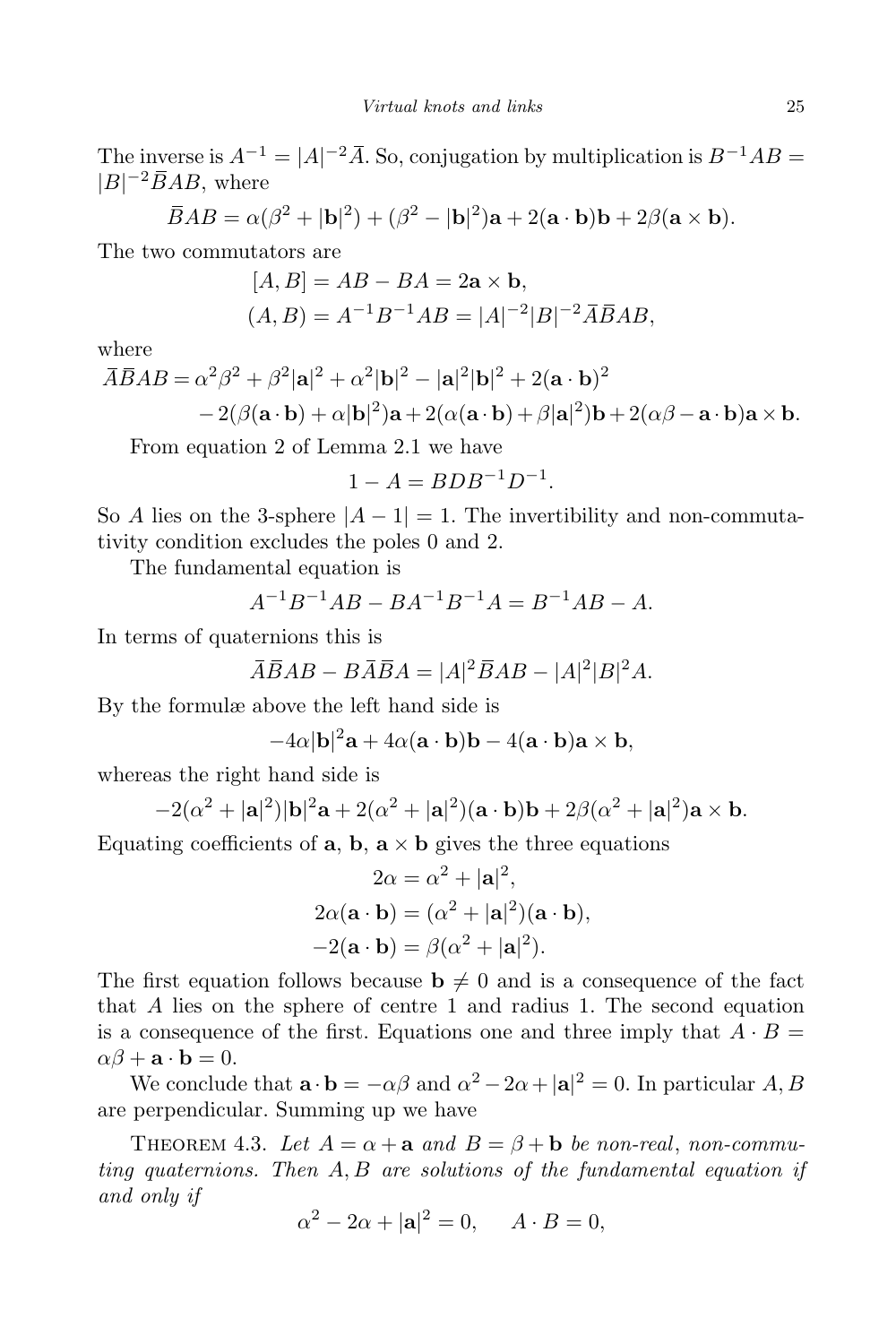*and B is not a multiple of*  $A-2$ *. The solutions can be given generically by six free real parameters* **x***,* **y** *provided* **x***,* **y** *are not parallel.*

*Proof.* The first condition follows because *A* lies on the sphere of centre 1 and radius 1. The second condition follows because *B* is perpendicular to *A*. The only non-real quaternion to commute with *A* which is perpendicular to *A* is a multiple of  $A-2$ .

Inversion in the unit three-sphere turns the 3-sphere  $|A-1|=1$  into the three-plane with real part  $1/2$ . Let  $1/2 + y = A^{-1}$  be arbitrary on this plane. Let  $B^{-1} = \mathbf{x}i + \mathbf{x}$ . Then **x** and **y** define 6 real parameters with  $\xi = -2\mathbf{x} \cdot \mathbf{y}$ . The condition that *B* is not a multiple of  $A - 2$  reduces to **x**, **y** not being parallel.

**5. Quaternions defining the same invariants.** Let *S* denote the set of quaternion pairs  $A, B \in \mathbb{H}$  satisfying the conditions of the switch algebra. Recall that *A* lies on the 3-sphere  $|A-1|=1$  but is not one of the poles 0, 2 and that *B* is perpendicular to *A* and does not commute with *A*. So *A* lies in a space homeomorphic to  $S^2 \times \mathbb{R}$ . For fixed *A*, *B* lies in the 3-dimensional vector space perpendicular to *A* but avoiding the 1-dimensional vector space through *A−*2. Homotopically *S* is a circle bundle over the 2-sphere. Elements of *S* can also be considered as 2 *×* 2 switch matrices *S* as above, since the second row entries  $C, D$  are determined by  $A, B$ , and moreover the pair  $C, D$ is in *S* and determine *A, B*.

We are interested in elements of *S* which determine the same knot and link invariants. Note that if

$$
S = \begin{pmatrix} A & B \\ C & D \end{pmatrix}
$$

is an element of *S* then so is

$$
S(t) = \begin{pmatrix} A & tB \\ t^{-1}C & D \end{pmatrix},
$$

where t is a real variable. The determinantal invariants defined in this way will all be polynomials (see  $[BF]$ ). We consider a polynomial  $p(t)$  "essentially" the same as  $p(kt)$ , where k is any non-zero real number. Call two elements of *S equivalent* if they give the same polynomials. We now determine sufficient conditions for two elements of  $S$  to be equivalent.

If  $A$ ,  $B$  are in  $S$  then so are  $A$ ,  $kB$  for any non-zero real number  $k$ . We say that *B* is *stretched* by *k*. The effect on  $S(t)$  is to replace it by  $S(kt)$ . So stretching does not change the equivalence class.

Clearly if  $\psi$  is any automorphism or antiautomorphism of  $\mathbb{H}$  then  $A, B$ is equivalent to  $\psi(A), \psi(B)$ . The obvious example is conjugation  $X \mapsto$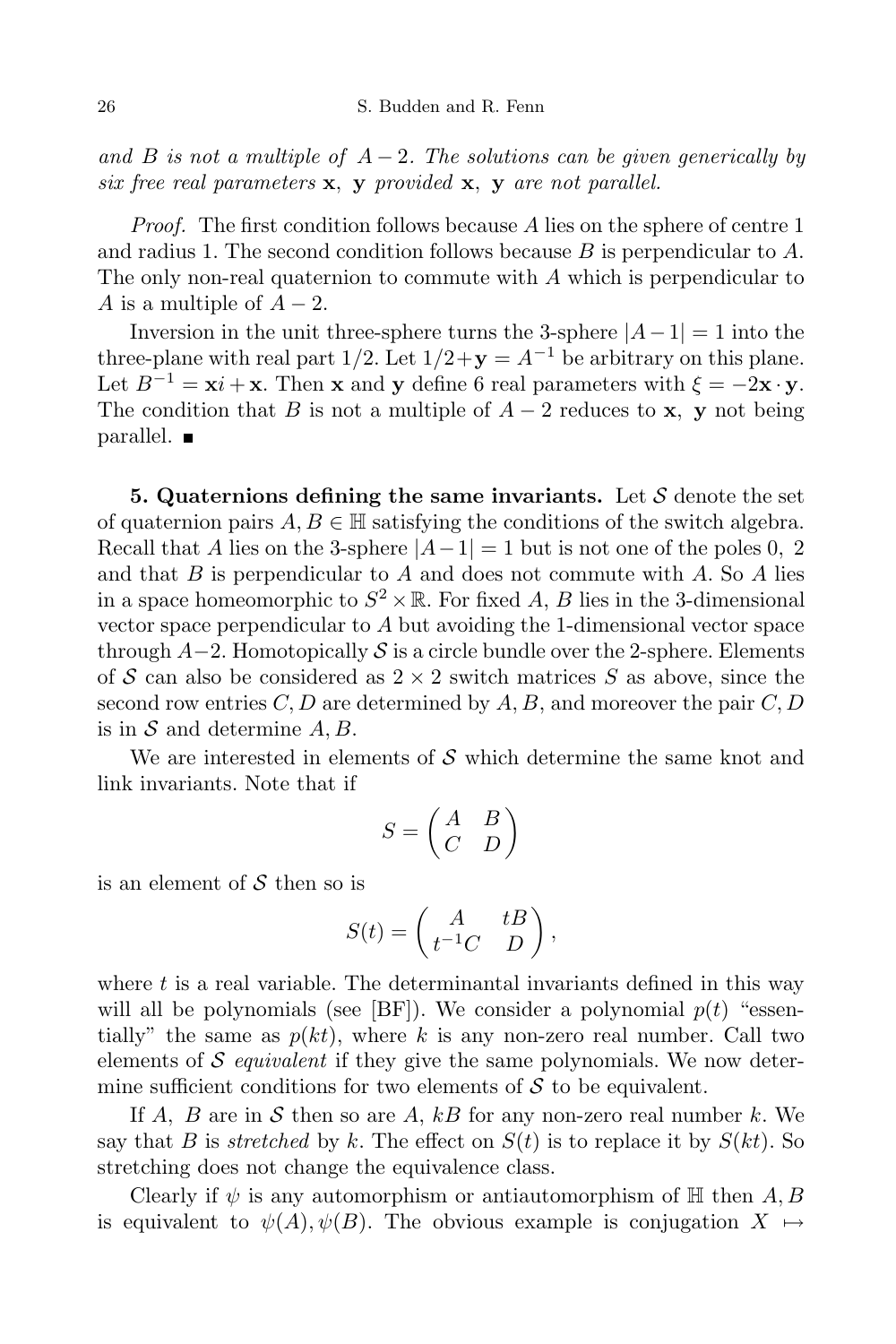$A^{-1}XA$ . This fixes the 2-dimensional linear space,  $\varpi$ , spanned by 1 and *A* and rotates the 2-dimensional linear space,  $\varpi^{\perp}$ , orthogonal to  $\varpi$  through an angle 2 $\theta$ , where  $\alpha = |A| \cos \theta$ . Equivalently, R is fixed and the pure quaternions  $\mathbb{R}^3$  are rotated about **a** through  $2\theta$  (see [F1, p. 294]).

Given two switches, one can ask if they are obtained from each other using conjugation and stretching. Since these two operations commute, any such sequence can be written as just one conjugation and one stretch. Recall the notation  $A = \alpha + a$  etc.

THEOREM 5.4. *Two linear switches* in S defined by  $A_i$ ,  $B_i$ ,  $i = 1, 2$ , are *linked by conjugation and stretching precisely when*  $\alpha_1 = \alpha_2$  *and*  $|\beta_1|/|\mathbf{b}_1| =$  $|\beta_2|/|\mathbf{b}_2|$ *.* 

*Proof.* Conjugation and stretching clearly implies the conditions. Conversely, suppose that the conditions are satisfied. Since  $C_i$  and  $D_i$  are functions of  $A_i$  and  $B_i$  we need only show a stretch and conjugation that takes  $A_1$  to  $A_2$  and  $B_1$  to  $B_2$ .

Since  $|\mathbf{a}_i|^2 = 2\alpha_i - \alpha_i^2$  it follows that  $|\mathbf{a}_1| = |\mathbf{a}_2|$  and  $|A_1| = |A_2|$ . Hence there is some  $Q \in \mathbb{H}$  such that  $A_2 = Q^{-1}A_1Q$ . Now let  $B'_1 = Q^{-1}B_1Q$ . Then  $\beta'_1 = \beta_1$  and  $|\mathbf{b}'_1| = |\mathbf{b}_1|$ . Stretch by  $|\mathbf{b}_2|/|\mathbf{b}_1|$ . This operation leaves the *A* component unchanged and changes  $B_1'$  to  $B_2'$ , where (using a stretch of *−*1 if necessary)  $\beta_2' = \beta_2$  and  $|\mathbf{b}_2'| = |\mathbf{b}_2|$ . Let  $A_2' = A_2$ . Then  $A_2', B_2'$ define a switch  $S_2'$ .

We have  $\mathbf{a}_2 \cdot \mathbf{b}_2' = \mathbf{a}_2 \cdot \mathbf{b}_2 = -\alpha_2 \beta_2$ . That is,  $\mathbf{b}_2'$  and  $\mathbf{b}_2$  make the same angle with  $\mathbf{a}_2$ . So there is a rotation using  $\mathbf{a}_2$  as an axis, which takes  $\mathbf{b}'_2$  to **b**<sub>2</sub>. We have shown a sequence of moves which take  $(A_1, B_1)$  to  $(A_2, B_2)$ , and the proof is complete.  $\blacksquare$ 

The two conditions have a nice geometric interpretation. If *S* is a switch let  $\rho(S) = \alpha$  and let  $\theta(S)$  be the angle between **a** and **b**. So  $\cos \theta =$  $-\alpha\beta/|\mathbf{a}||\mathbf{b}|$ . These are the *polar coordinates* of *S*. Note that  $0 < \rho < 2$ and  $\theta$  is only defined in the range  $0 \leq \theta \leq \pi$ . The above theorem can now be restated as

Theorem 5.5. *Two linear switches in S are linked by conjugation and stretching precisely when their polar coordinates are equal. A representative*  $switch$  *with*  $polar$  *coordinates*  $\rho$  *and*  $\theta$  *is* 

$$
A = \varrho + \sqrt{2\varrho - \varrho^2} i, \quad B = \sqrt{2\varrho - \varrho^2} - \varrho i + \varrho \tan \theta j. \blacksquare
$$

It follows, using the switch given in the above theorem, that we can define a polynomial invariant for each virtual knot or link with coefficients which are functions of  $\rho$  and  $\theta$ . However we have not calculated examples of this invariant.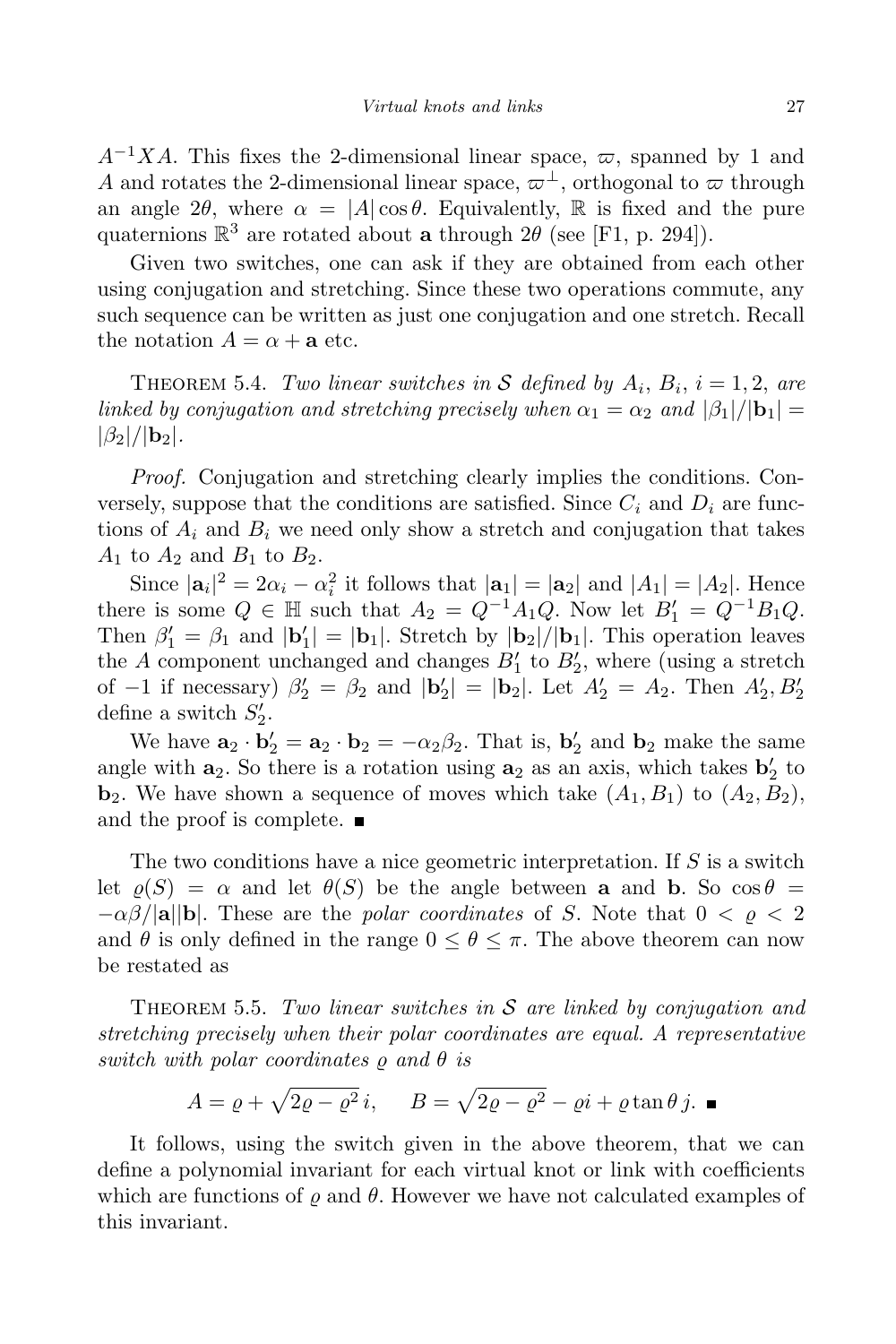Take  $A = (1/2 + x)^{-1}$  and  $B = (-2x \cdot y + y)^{-1}$ . The first condition becomes  $|\mathbf{x}_1| = |\mathbf{x}_2|$ . The second condition states that if  $\phi_i$  is the angle between  $\mathbf{x}_i$  and  $\mathbf{y}_i$  then  $\phi_1 = \phi_2$ .

**6. Duality and Hermitian conjugation.** The equations of Lemma 2.1 are invariant under the transformation

$$
S = \begin{pmatrix} A & B \\ C & D \end{pmatrix} \mapsto S^{\dagger} = \begin{pmatrix} D & C \\ B & A \end{pmatrix}.
$$

So if  $(A, B) \in S$  then so is  $(A, B)^{\dagger} = (D, C) \in S$ .

LEMMA 6.6. *The transformation*  $()^{\dagger}$  *is an involution on S. If the underlying ring has no zero divisors then the involution is without fixed points.*

*Proof.* Clearly  $S^{\dagger\dagger} = S$ . Suppose  $D = 1 - A^{-1}B^{-1}AB = A$ . Then  $C = A^{-1}B^{-1}A(1 - A) = A^{-1}B^{-2}AB$ . If  $C = B$  then  $B^2 = 1$ , but in a ring without zero divisors this implies that  $B = \pm 1$  and so *B* lies in the centre.

Another involution defined in the quaternion case is

$$
S = \begin{pmatrix} A & B \\ C & D \end{pmatrix} \mapsto S^* = \begin{pmatrix} \overline{A} & \overline{C} \\ \overline{B} & \overline{D} \end{pmatrix}.
$$

**7. Virtual strings or flat virtuals.** Virtual strings (called flat virtuals by Kauffman) have been considered by Kauffman and Turaev. According to Turaev a virtual string is a chord diagram with oriented chords. Equivalently, a flat virtual knot is represented by a virtual knot diagram in the usual way but with the over and under points of the classical crossings not distinguished.

This implies that the operator *S* satisfies  $S^2 = 1$  so on the braid level we have a representation of the symmetric group. It is not difficult to show that this implies the relation

$$
B = BA^{-1} - A^{-1}B.
$$

The *Weyl algebra* has two generators  $x, y$  and one relation  $xy - yx = 1$ . So in this case the switch algebra is a quotient of the Weyl algebra with  $x = B$ and  $y = B^{-1}A^{-1}$ . It is in fact equal to the Weyl algebra as we shall see in the next lemma. This is important as the Weyl algebra has no non-trivial quotients (see [C, p. 363]).

Lemma 7.7. *Suppose A, B are invertible elements of a ring satisfying the equation*

$$
B = BA^{-1} - A^{-1}B.
$$

*Then A, B satisfy the fundamental equation.*